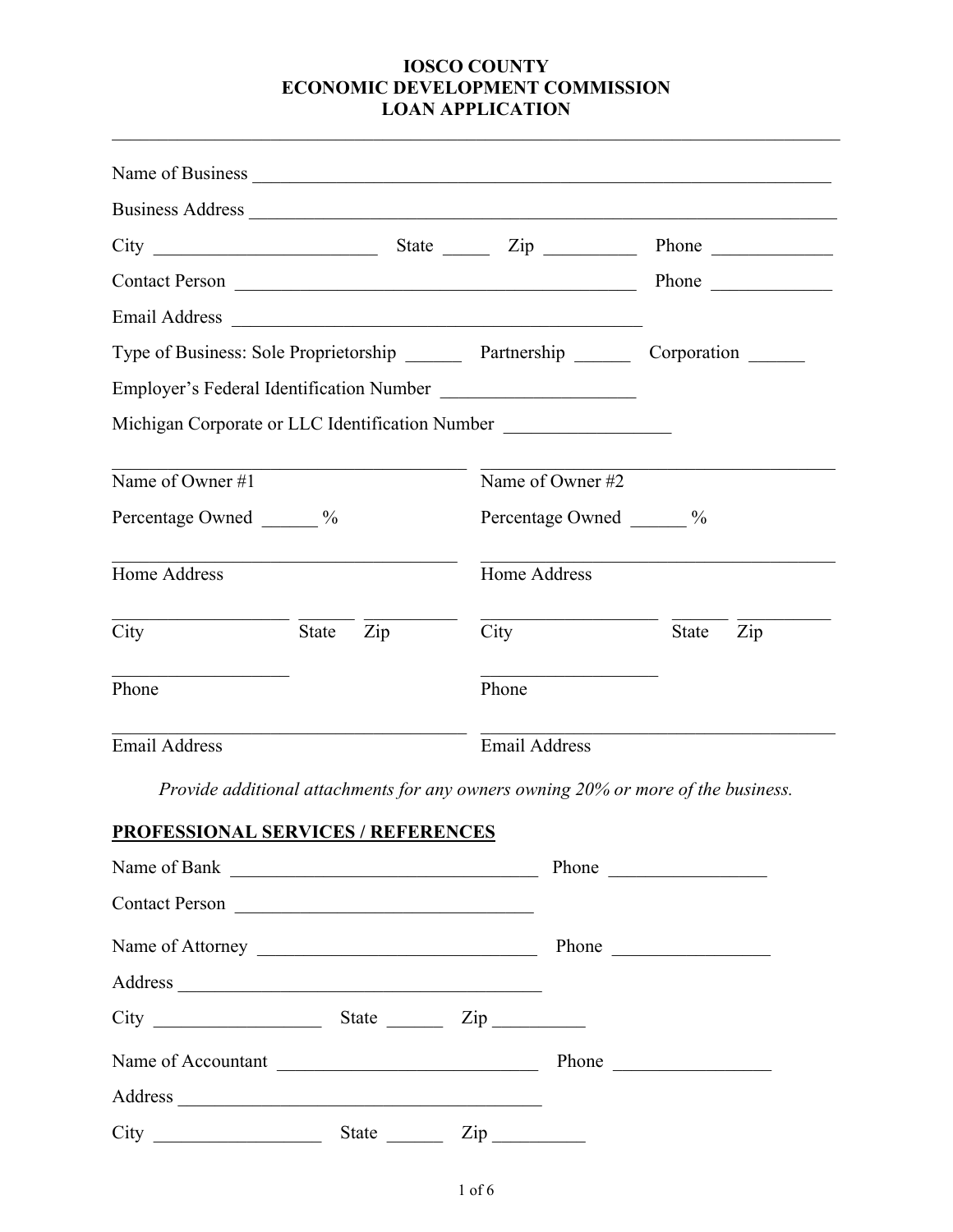*If you need additional space please feel free to provide additional attachments.* 

## **1) BUSINESS SUMMARY**

Number of jobs being created Number of jobs being retained

Summarize the amount of money you are requesting and what you need it for.

# **2) COMPANY SUMMARY**

Provide all relevant company history

# **3) DESCRIPTION OF PRODUCTS OR SERVICES**

Discuss the products or services you will offer, describe how your product may differ from your competition and discuss any intellectual property (patents, licenses, etc.)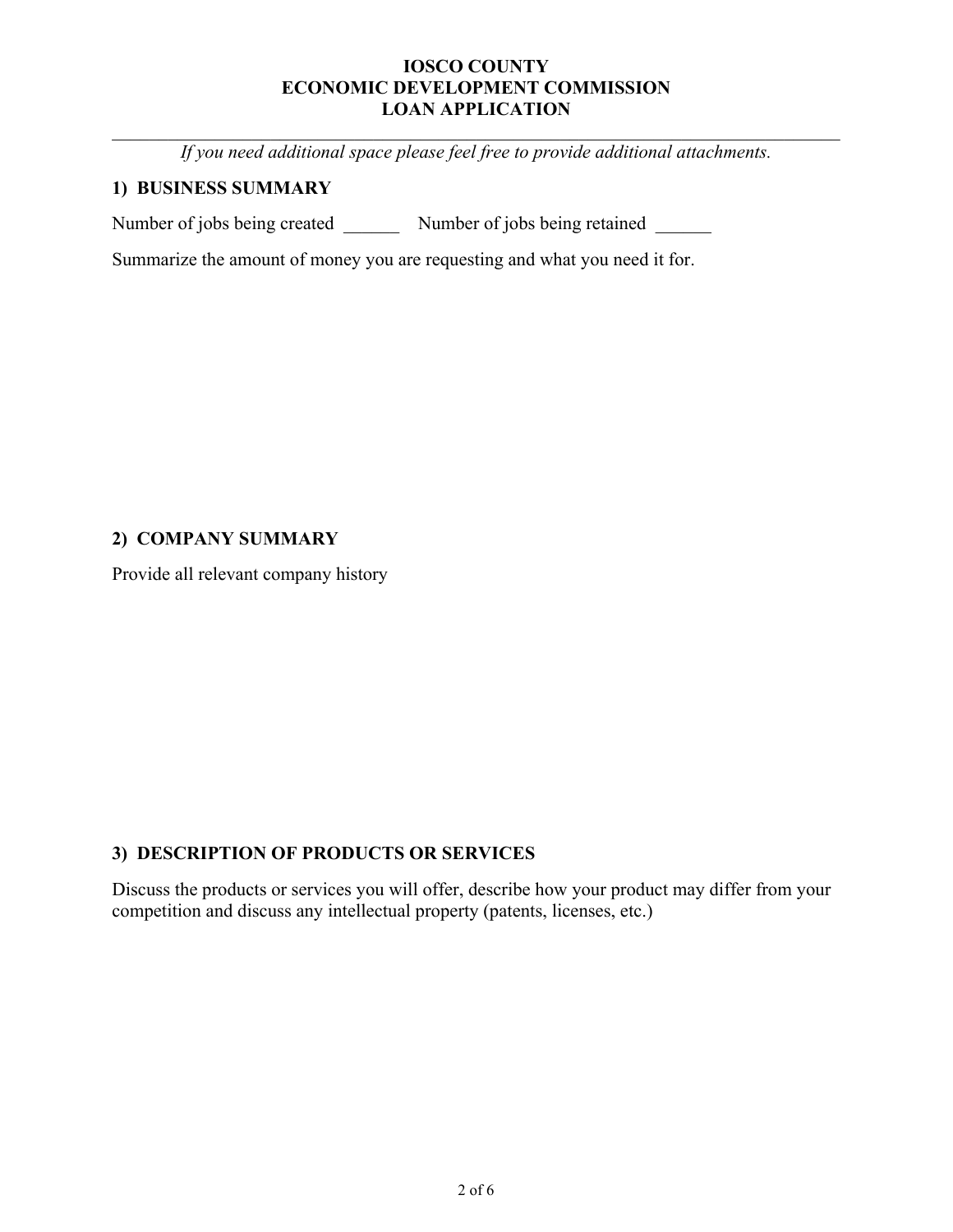# **4) MARKET ANALYSIS**

Describe the target market, trade area, competition and competitive advantage

### **5) MANAGEMENT RESUME**

Provide background, experience, education, abilities

# **6) FINANCIAL DETAILS**

Provide any additional financial details such as additional sources of funds other than Iosco EDC RLF funds and additional owner's cash or in-kind investments into the business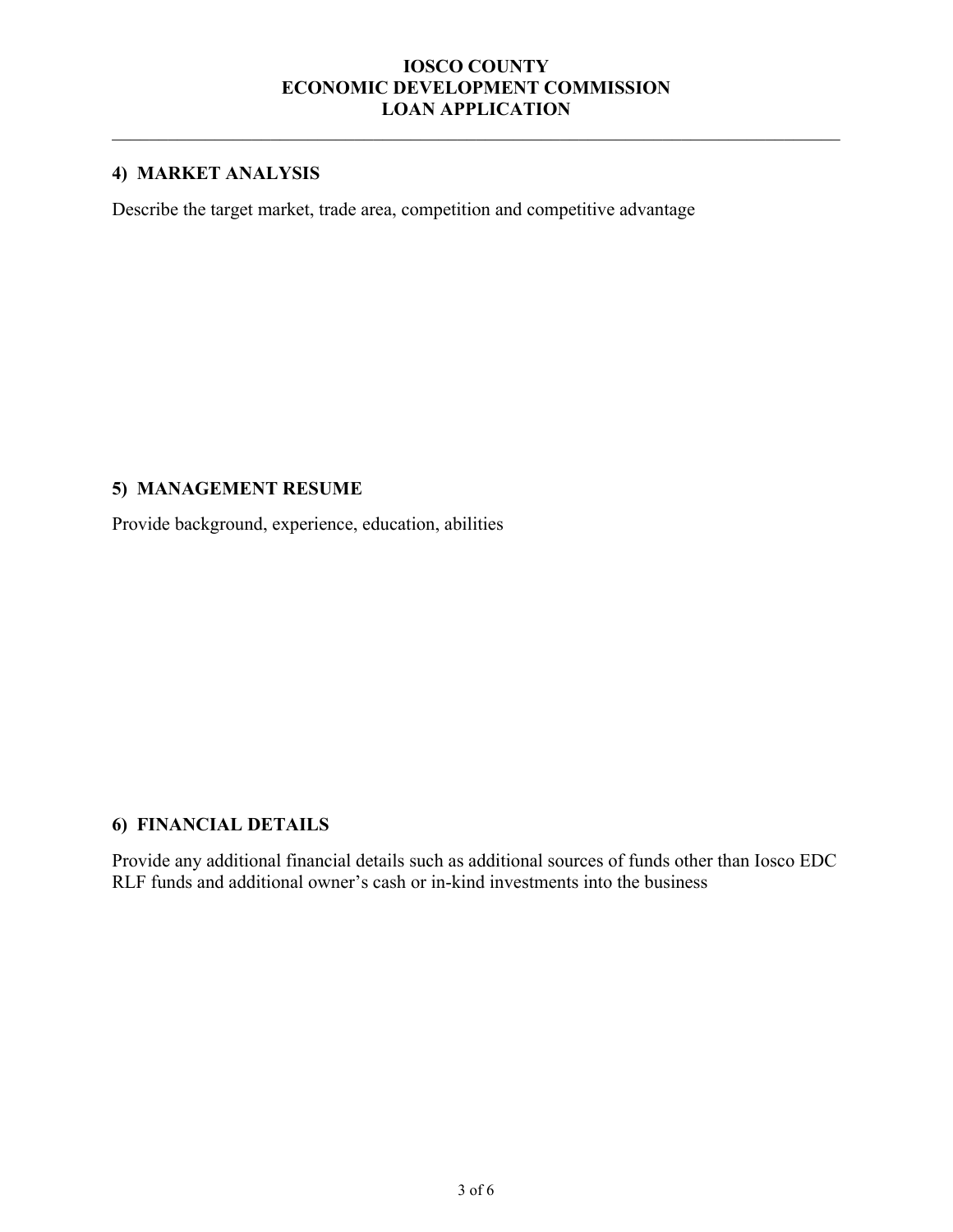## **7) LOAN SUMMARY**

Provide a complete financial breakdown (budget) of how the EDC loan proceeds will be spent

## **8) ADDITIONAL REQUIRED INFORMATION**

Do you have any pending or threatening litigation or administrative proceeding, any outstanding administrative orders, judgments or injunctions or involvement in any bankruptcy? Yes No Please describe

### **9) CORONAVIRUS PANDEMIC EXPLANATION**

Explain how the proposed project would prevent, prepare for, and respond to coronavirus or respond to economic injury as a result of coronavirus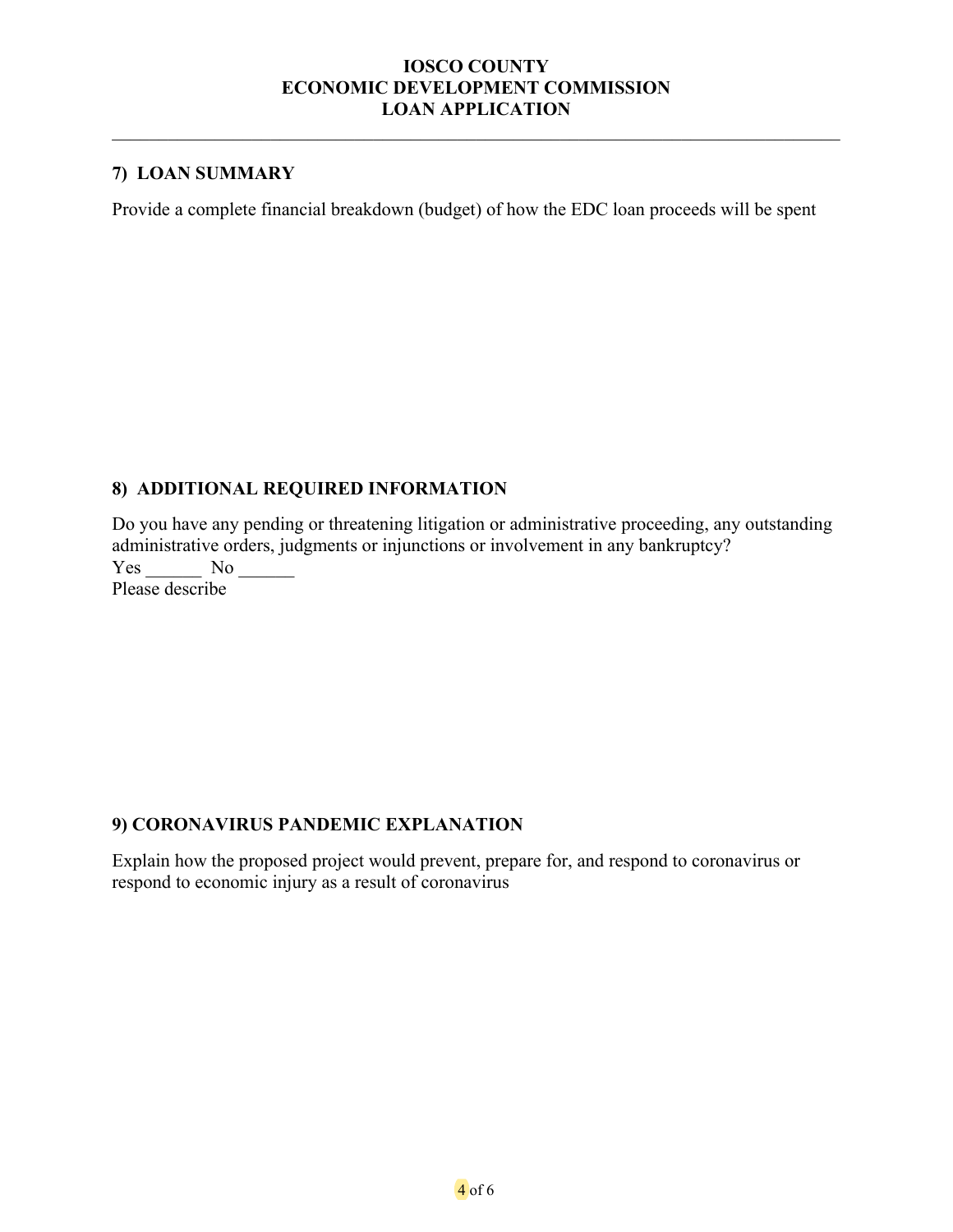# **10) REQUIRED ATTACHMENTS**

Include the following with your loan application:

- $\Box$  One-year profit and loss projection
- □ One-year month to month cash flow projection
- □ Proforma balance sheet
- $\Box$  2 years federal income tax returns of all principal owners who own 20% or more of the business.
- $\Box$  2 years federal income tax returns of the business (unless it has been newly formed)